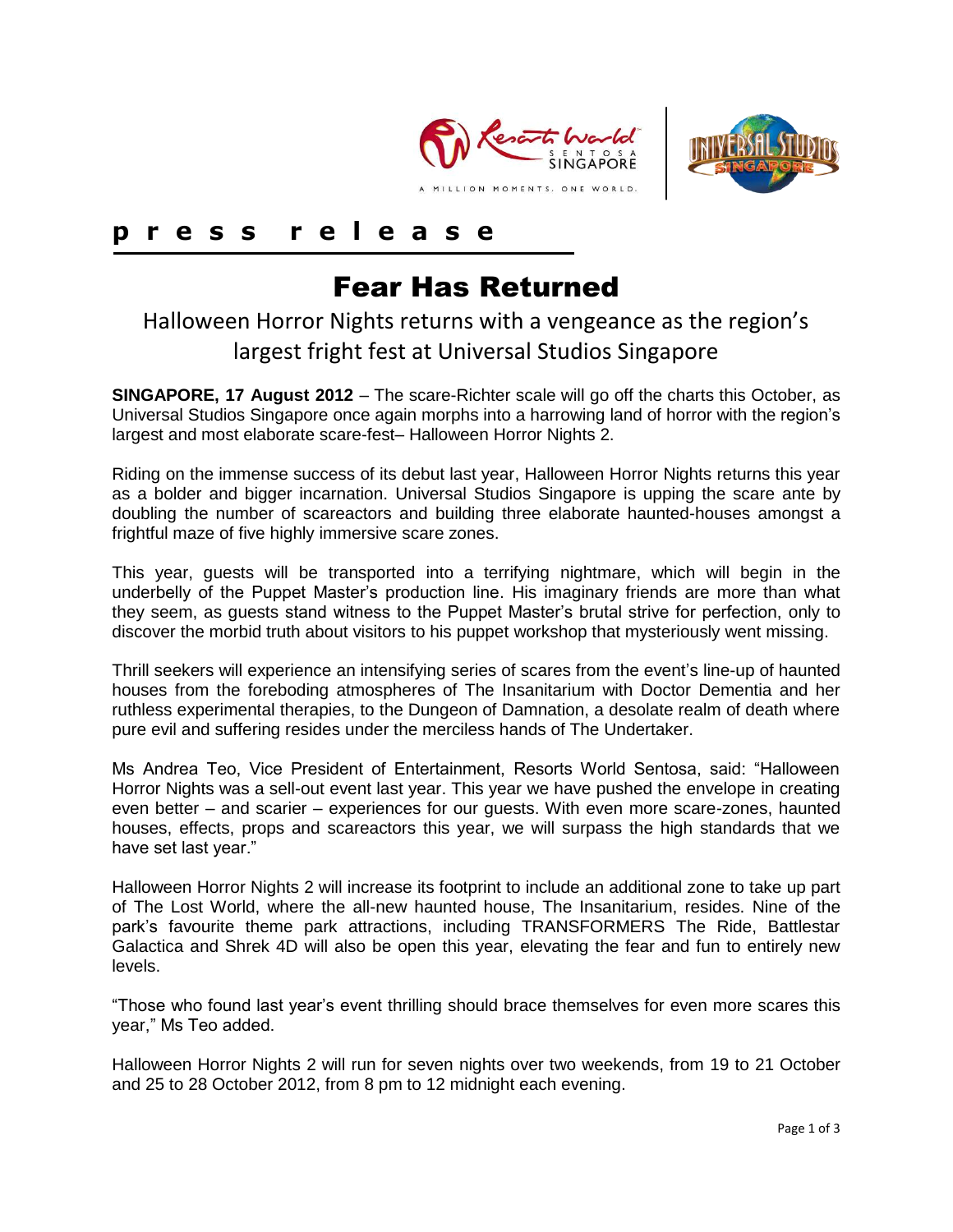Halloween Horror Nights 2 is a separately ticketed event and not included within regular daytime theme park admission. Daytime theme park guests will be able to purchase "Stay & Scream" promotional tickets in order to re-enter the park for the event.

Early-bird discounted tickets, priced at S\$60, will be available from 15 August onwards. Special "RIP Tour "packages, Resorts World Sentosa hotel guest specials and group discounts are also available. Discounts are also available for Universal Studios Singapore annual pass holders and daytime theme park guests. RWS INVITES members enjoy an exclusive ticket price of S\$50, as well as a special members' priority admission into the park.

Halloween Horror Nights may be too intense for young children and is not recommended for children below the age of 13. No costumes, masks or face painting are allowed. Due to the event's popularity, tickets are expected to sell out and should be purchased in advance.

For bookings and more information on the full range of packages, please log on to: [www.rwsentosa.com.](http://www.rwsentosa.com/)

- Ends -

## **About Resorts World Sentosa**

Resorts World Sentosa (RWS), Singapore's first integrated resort is located on the resort island of Sentosa. Spanning 49 hectares, the resort opened in January 2010 and welcomed over 30 million visitors in its first two years of opening. RWS is home to the region's first-and-only Universal Studios theme park, the Maritime Experiential Museum, a casino, luxurious accommodation in six unique hotels, the Resorts World Convention Centre, celebrity chef restaurants, a world-class destination spa as well as specialty retail outlets. The resort also offers entertainment including public attractions such as the Crane Dance and the Lake of Dreams. Coming soon is the world's largest oceanarium - the Marine Life Park. Resorts World Sentosa is wholly owned by Genting Singapore, a company of the Genting Group. For more information, please visit [www.rwsentosa.com.](http://www.rwsentosa.com/)

## **About Universal Parks & Resorts**

Universal Parks & Resorts (UPR), a unit of Comcast Corporation's NBCUniversal, encompasses today's most relevant and popular entertainment experiences, creating emotional connections with guests around the world. Each year, millions of guests visit UPR theme parks to experience thrilling, world-famous attractions that use ground-breaking technology and cannot be found anywhere else. Universal Studios is a globally respected and internationally renowned theme park brand. With three-time Academy Award winner Steven Spielberg as creative consultant, its theme parks are known for some of the most thrilling and technologically advanced "ride-the-movies" motion picture and television show-based attractions. NBCUniversal owns and operates a valuable portfolio of news, sports and entertainment networks; Universal Studios, a premier motion picture company; significant television production operations; a